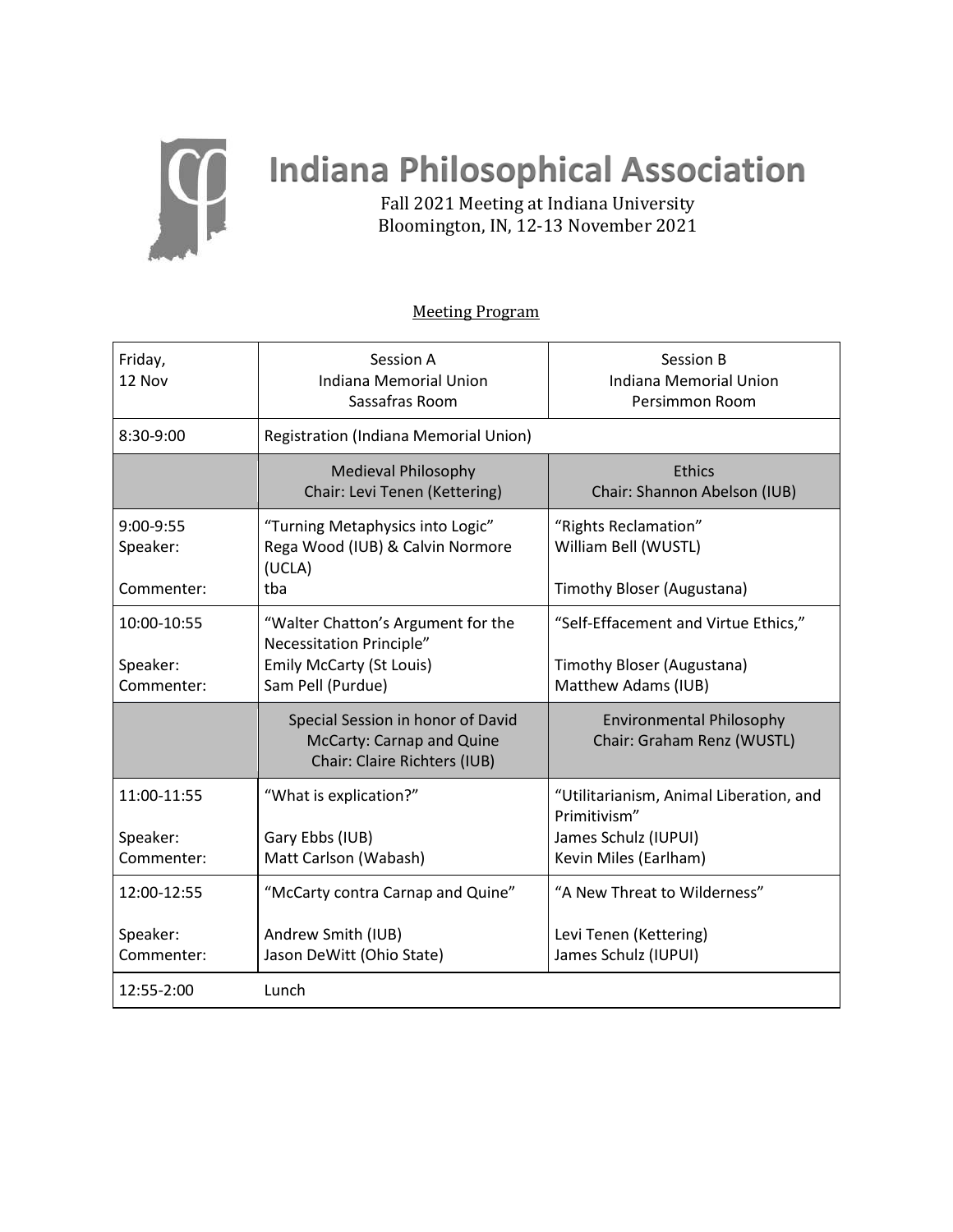|                        | Special Session in honor of David<br>McCarty: Philosophy of Math<br>Chair: Jason DeWitt (Ohio State)                                                                                          | <b>Feminist Philosophy</b><br>Chair: Rega Wood (IUB)              |
|------------------------|-----------------------------------------------------------------------------------------------------------------------------------------------------------------------------------------------|-------------------------------------------------------------------|
| $2:00-2:55$            | "The Problem of Isomorphic<br>Structures"                                                                                                                                                     | "Mere Physicalism and Biological<br>Determinism"                  |
| Speaker:               | Owain Griffin (Ohio State)<br>* winner of logic prize<br>in honor of David McCarty                                                                                                            | Tyler R. M. Sharp (Biola)<br>* winner of the graduate essay prize |
| Commenter:             | David Fisher (IUB)                                                                                                                                                                            | Andréa Daventry (Western Carolina)                                |
| $3:00 - 3:55$          | "Coming Around to Poincaré's<br>Circularity Objections"                                                                                                                                       | "Seeing Oneself as a Source of Reasons"                           |
| Speaker:<br>Commenter: | Matt Carlson (Wabash)<br>Gabriel Day (Notre Dame)                                                                                                                                             | Andréa Daventry (Western Carolina)<br>Nicole Dular (Franklin)     |
| $4:00 - 6:00$          | Keynote Address, Indiana Memorial Union, Dogwood Room<br>"Intuitionistic Sets and Numbers: Small Set<br>Theory and Heyting Arithmetic"<br><b>Stewart Shapiro</b><br>The Ohio State University |                                                                   |
| 6:00                   | Dinner (to be arranged informally after the sessions)                                                                                                                                         |                                                                   |

| Saturday,<br>13 Nov                   | Session A<br>Woodburn Hall 003                                                                               | Session B<br>Woodburn Hall 004                                                          |
|---------------------------------------|--------------------------------------------------------------------------------------------------------------|-----------------------------------------------------------------------------------------|
| $8:30-9$                              | Registration (Woodburn Hall)                                                                                 |                                                                                         |
|                                       | Philosophy of Science<br>Chair: Gary Ebbs (IUB)                                                              | Kant<br>Chair: Gabriele Dillmann (Purdue)                                               |
| $9:00-9:55$<br>Speaker:<br>Commenter: | "The Fate of Tensor-Vector-Scalar<br>Alternative Gravity"<br>Shannon Abelson (IUB)<br>Suzanne Kawamleh (IUB) | "Kant and the Miracle of Freedom"<br>Michael Olson (Marquette)<br>Kimberly Brewer (IUB) |
| 10:00-10:55                           | "Static Paradigms"                                                                                           | "The Heteronomous Birth of<br>Autonomy"                                                 |
| Speaker:<br>Commenter:                | Stan Howdyshell (South Florida)<br>Andrew Ramirez (WUSTL)                                                    | Christopher Davidson (Mount St.<br>Joseph)<br>Morgana Lambeth (Purdue)                  |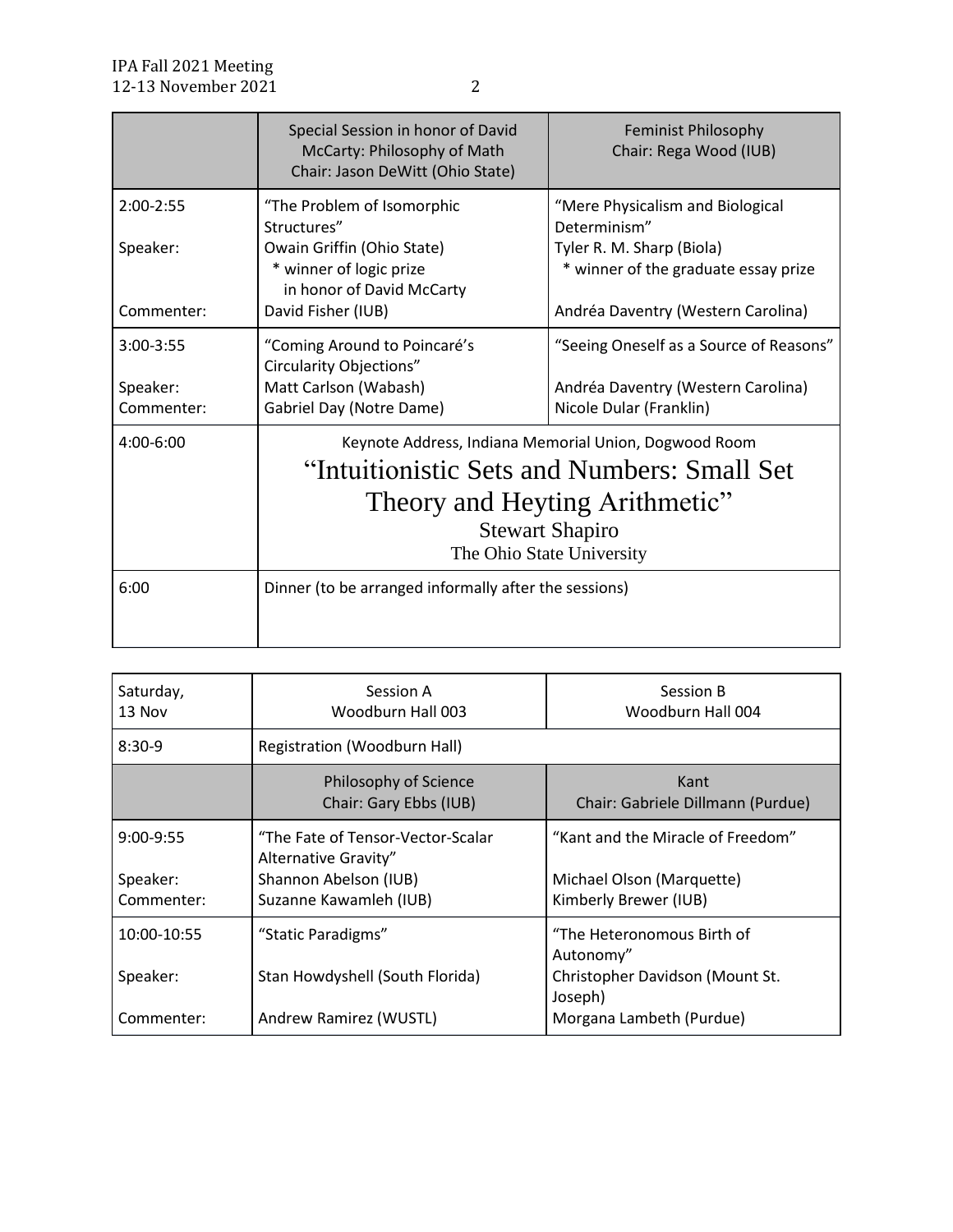| 11:00-11:55<br>Speaker:<br>Commenter: | "Heidegger's Critique of the Western<br>Tradition and Modern Science"<br>Samuel Barnett (Marian)<br>*undergraduate paper prize winner<br>Michael Botta (Marian) | "Affects, Choice and Kant's<br>Incorporation Thesis"<br>Martina Favaretto (IUB)<br>Ethan Kerns (IUB)                  |
|---------------------------------------|-----------------------------------------------------------------------------------------------------------------------------------------------------------------|-----------------------------------------------------------------------------------------------------------------------|
| 11:55-12:45                           | Lunch and Executive Meeting                                                                                                                                     |                                                                                                                       |
| 12:45                                 | <b>Student Awards Presentation</b>                                                                                                                              |                                                                                                                       |
|                                       | Religion, Epistemology, and<br>Disagreement<br>Chair: Michael Olson (Marquette)                                                                                 | Applied Ethics, Political, and Ancient<br>Chair: John Park (Cal State, Sacramento)                                    |
| $1 - 1:55$<br>Speaker:<br>Commenter:  | "From Absolute Divine Power to<br>Explosion"<br>Jacob Huls (St Louis)<br>Chad Carmichael (IUPUI)                                                                | "A Case Against a Case for the Neo-<br>Aristotelian Thesis"<br>Graham Renz (WUSTL)<br>Sam Bennett (Purdue)            |
| $2 - 2:55$<br>Speaker:<br>Commenter:  | "Philosophical Disagreement and<br>Intellectual Vice"<br>Galen Barry (Iona)<br>Jacob Huls (St Louis)                                                            | "Pluralism on Positive & Negative<br>Liberty"<br>John Park (California State, Sacramento)<br>Jeremy Anderson (Depauw) |
| $3 - 3:55$<br>Speaker:<br>Commenter:  | "Epistemic Accountability and<br><b>Externalist Norms of Belief"</b><br>Daniel Buckley (Butler)<br>Galen Barry (Iona)                                           | "Educational Tyranny"<br>Richard Gunderman (IUPUI)<br>Jack Hope (Butler)                                              |

IPA Executive Officers 2021-2022:

President Domenic D'Ettore, Marian University Vice President Jeffrey Gower, Wabash College Secretary Samuel Kahn, IUPUI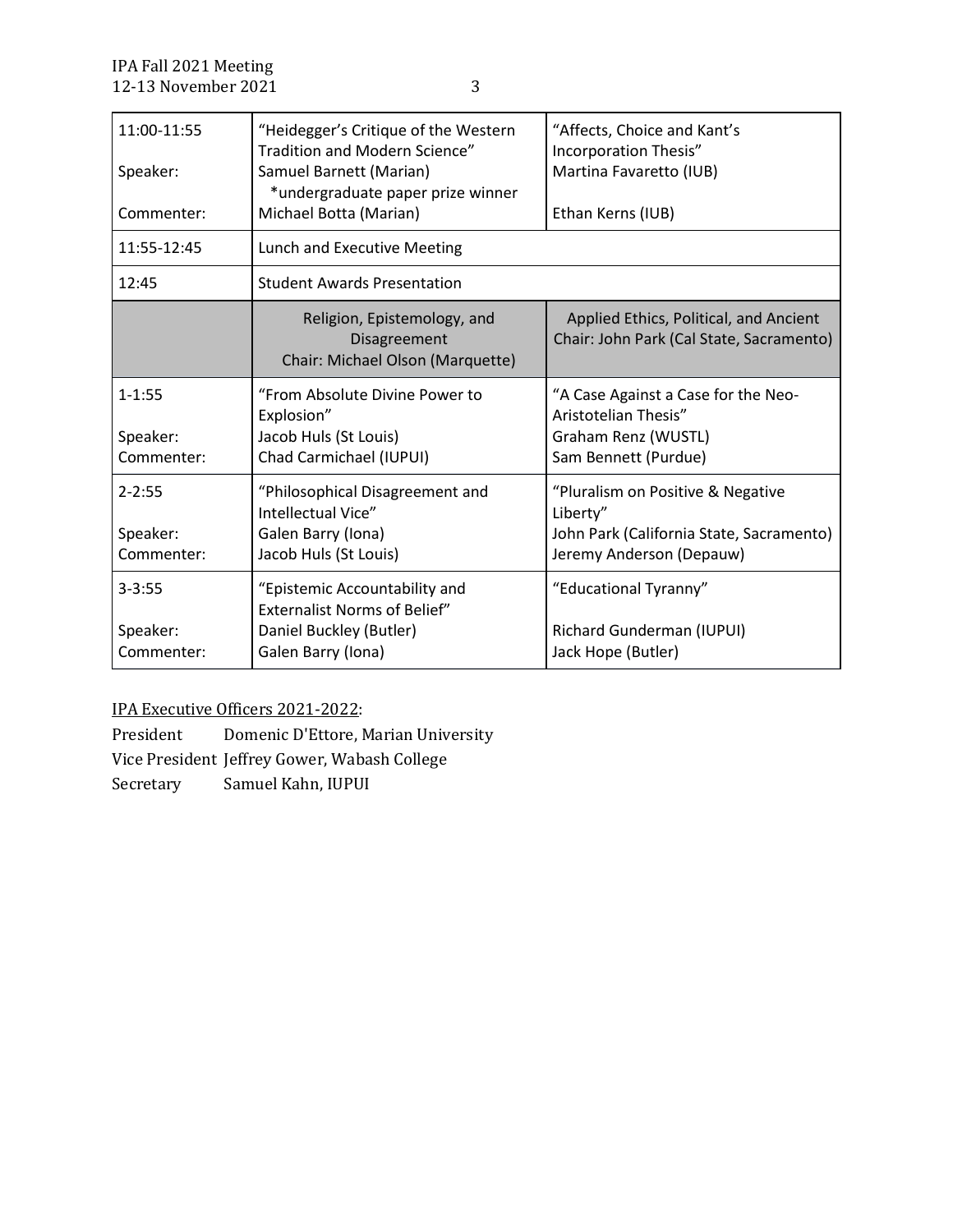## **Abstracts**

### Shannon Abelson

"The Fate of Tensor-Vector-Scalar Alternative Gravity"

The GW170817 event co-detected by the LIGO and Virgo observatories clocked simultaneous arrival times for both gravitational waves and electromagnetic radiation emanating from a binary star merger. This detection event has been treated consistently within recent literature [8; 13; 4; 24] as a crucial test of all alternative theories of gravity (hereafter, AG) that postulate gravitational waves propagating along different geodesics from electromagnetic spectra—a test such theories fail. Those theories are purportedly thereby falsified. This includes relativistic extensions of Milgrom's Modified Newtonian Dynamics (MOND), perhaps most notably Bekenstein's Tensor-Vector-Scalar gravity (TeVeS). I discuss the explicit endorsement of falsificationism accompanying this position and evaluate whether such a position is consistent with other prominent epistemic commitments in fields of astronomy and astrophysics. I argue that while the current state of these theories is dim, it is not clear that recent developments in mulimessenger observation can supply a decisive falsification.

## Galen Barry

## "Philosophical Disagreement and Intellectual Vice"

What, if anything, is the relationship between the widespread disagreement that is found in professional philosophy, and the intellectual virtues and vices of its practitioners? I offer two arguments for why we should think that the existence of widespread disagreement in philosophy is a sign that philosophers are much less intellectually virtuous than we think. The first argument proceeds from the truth-conducive nature of intellectual virtue. I argue that the truth-conducive nature of virtue is in tension with the fact that most philosophers are party to dozens of disagreements and most parties in those disagreements have false beliefs. The second argument proceeds from the role that concern for novelty plays in publication. I argue that it is likely that the novelty incentive is driving much of the disagreement in philosophy and that concern for novelty is indicative of intellectual vice. I close by considering one model of philosophy in which the individual vices of its practitioners might not matter.

#### William Bell

## "Rights Reclamation"

According to a rights forfeiture theory of punishment, justification of liability to punishment hinges upon the notion that criminals forfeit their right against hard treatment. In this paper, I assume the success of rights forfeiture theory in establishing the permissibility of punishment but aim to develop this view by considering in what ways forfeited rights might be reclaimed. Built into the very notion of proportionate punishment is the idea that rights forfeited can be regained. The interesting question is whether punishment is the sole means for reclaiming forfeited rights. I argue for a pluralistic theory of rights reclamation: there are indeed multiple avenues by which the rights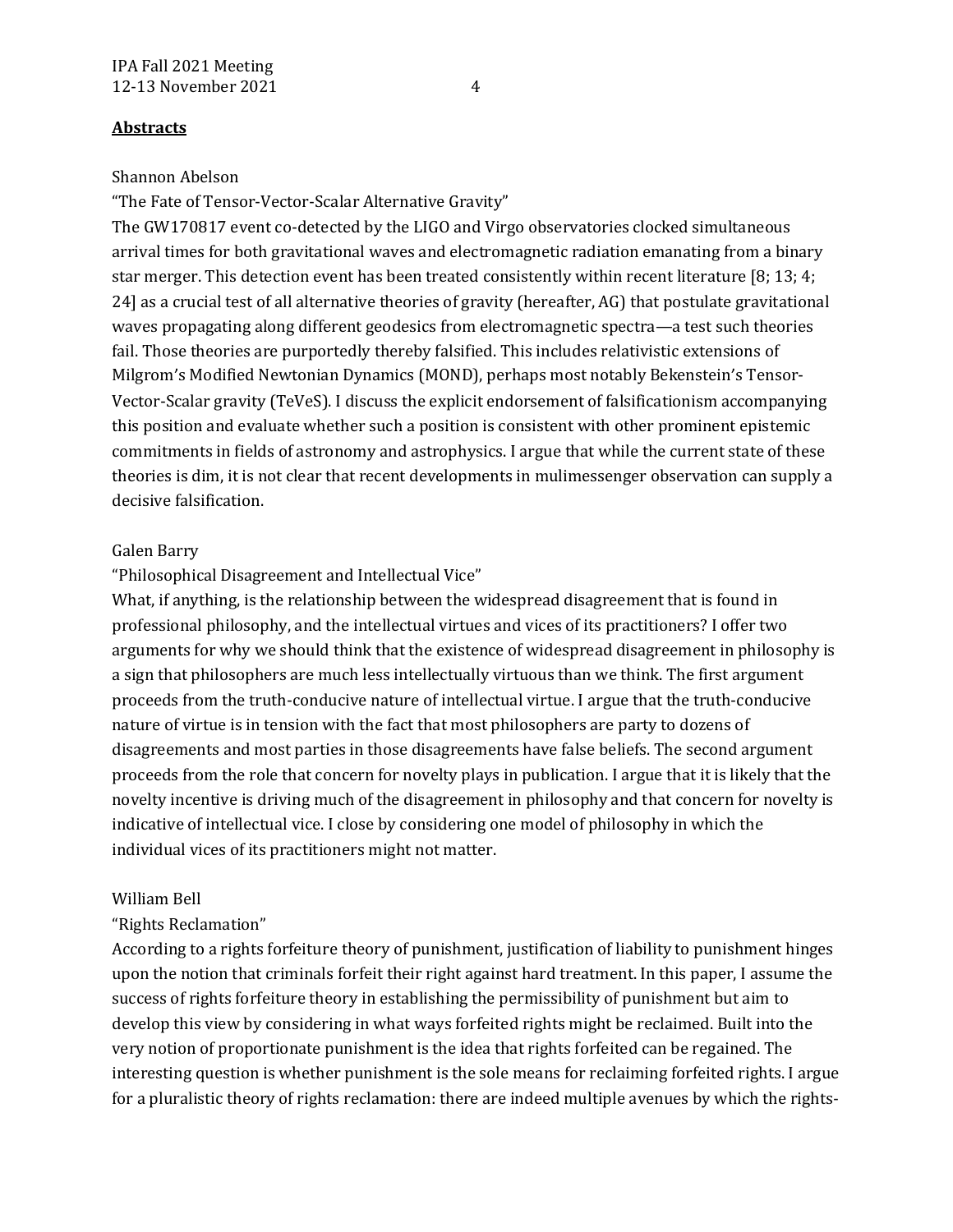forfeiter can recapture their forfeited rights. In particular, I argue that compensation is a legitimate means by which a wrongdoer might partially, or fully, reclaim their right against punishment.

#### Timothy Bloser

#### "Self-Effacement and Virtue Ethics"

Self-effacement is now seen as a significant problem at least by many moral philosophers, a problem that any plausible moral theory should avoid. Lately, there has been a debate about whether virtue ethics, and in particular Aristotelian versions of virtue ethics, can avoid this problem. If it cannot, then, the worry goes, virtue ethics loses a possible, and significant, advantage that it might have seemed to have over other moral theories, most notably utilitarianism. Julia Annas has tried to defend Aristotelian virtue ethics against the charge of self-effacement (and, at the same time, egoism) by conceding that virtue ethics is self-effacing, but only in a benign way. Recently, Glen Pettigrove has argued that Annas 'attempts fail, and that self-effacement remains an insurmountable problem for Aristotelian virtue ethics. I will argue here that his response to Annas fails.

#### Daniel Buckley

#### "Epistemic Accountability and Externalist Norms of Belief"

Epistemic norms govern the formation, retention, and revision of our doxastic attitudes. A central task for epistemologists is to identify and articulate the content of such norms. How is this task to be carried out? On the approach that I defend here, the content of epistemic norms is connected with considerations related to agential responsibility. Specifically, I argue that we have a practice of epistemic accountability; a practice wherein we modify our trust and reliance in other people on the basis of their doxastic attitude. I argue that there's a strong prima facie case to be made for the legitimacy of this practice. Moreover, I argue that externalist norms of belief are needed in order to make sense of this practice.

### Matt Carlson

## "Coming Around to Poincaré's Circularity Objections"

In several essays, mostly in a series of essays entitled "Mathematics and Logic" from 1905-1906, Henri Poincaré charged the foundational projects of the formalists (primarily Hilbert) and logicists (primarily Russell) with vicious circularity. Recent literature on these objections has taken the form of a debate over the success of those objections as directed against logicism in particular. By contrast, Poincar''és objections to formalism and Hilbert's program are generally taken to be unsuccessful, or at best, successful only against a version of formalism that fails to distinguish clearly between finitary and infinitary mathematics. But I think that we should re-evaluate the strength of P's circularity objections. More specifically, I argue that Poincar'és objections to Hilbert's program are more subtle and powerful than they are given credit for. Moreover, once we correctly understand Poincar'és objections to formalism, his criticisms of logicism appear to be more formidable, too.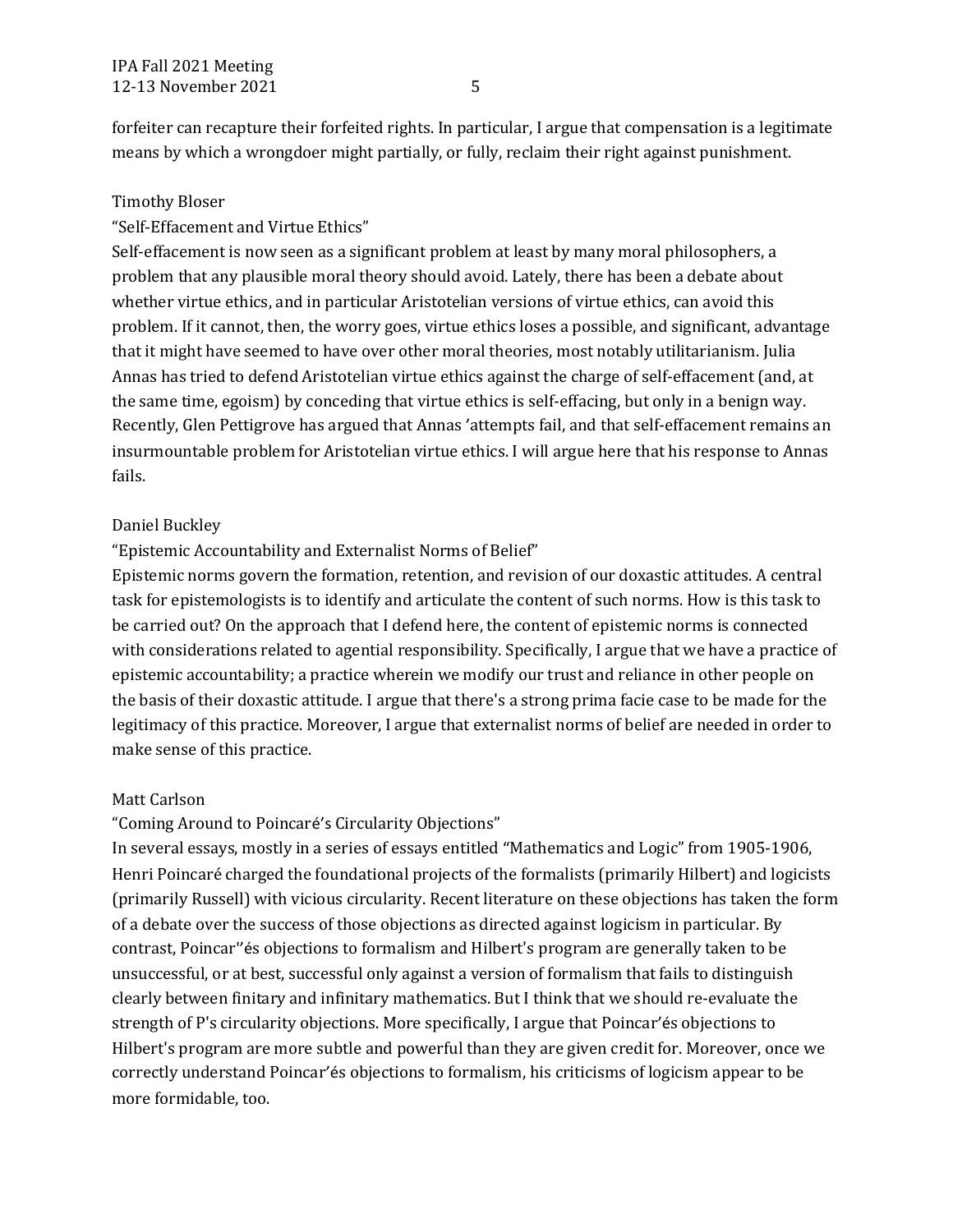## Andréa Daventry

"Seeing Oneself as a Source of Reasons"

In this paper, I provide a novel account of gaslighting according to which gaslighting involves mistakenly failing to see oneself as a source of reasons with respect to some domain. I argue that this account does a nice job of explaining what's gone wrong in various popular examples of gaslighting, and that it captures what different instances of gaslighting have in common even when they are quite different in other respects. I also show how this account of gaslighting explains a common intuition according to which gaslighting is autonomy-undermining—something other accounts, I argue, have failed to do. And finally, I show that this explanation of why gaslighting is autonomy-undermining also shows that certain forms of oppressive socialization are autonomyundermining as well, thus providing us with an argument in favor of more substantive theories of autonomy according to which a certain kind of selfrespect is necessary for autonomy.

# Christopher M. Davidson

# "The Heteronomous Birth of Autonomy"

This talk applies Foucault's theses about ethical practices of the self to Kant's little-read lectures on moral pedagogy, On Education. In On Education, Kant says that reason (and hence recognition of moral duty) is absent in children and must be produced by external "discipline;" that inclinations like shame must be used to motivate children; that habitual "character" is essential to morality; and that character, once formed, is nearly impossible to change. Interestingly, these ideas run counter to Kant's much more widely-read moral theory in the Groundwork. Regardless of whether these texts contradict each other or not, since both texts deny the importance of self-directed practices in adults, Kant inevitably cedes tasks of mature personal self-formation to authorities who "govern" or form the child.

# Gary Ebbs

# "What is explication?"

To answer this question there is no better place to start than with an examination of what Carnap and Quine say about explication. I shall argue that they are committed to a single, unified conception of explication, according to which: An explication aims to replace an "inexact" linguistic expression by a more "exact" one; A term is "exact" relative to a given task of explication to the extent that its formulation makes clear its role in a well-connected system of scientific notions that one takes as basic for that task; and the method of explication requires that the notions one aims to explicate not be among the primitive notions of the system of scientific notions that one takes as basic for the purposes of the explication.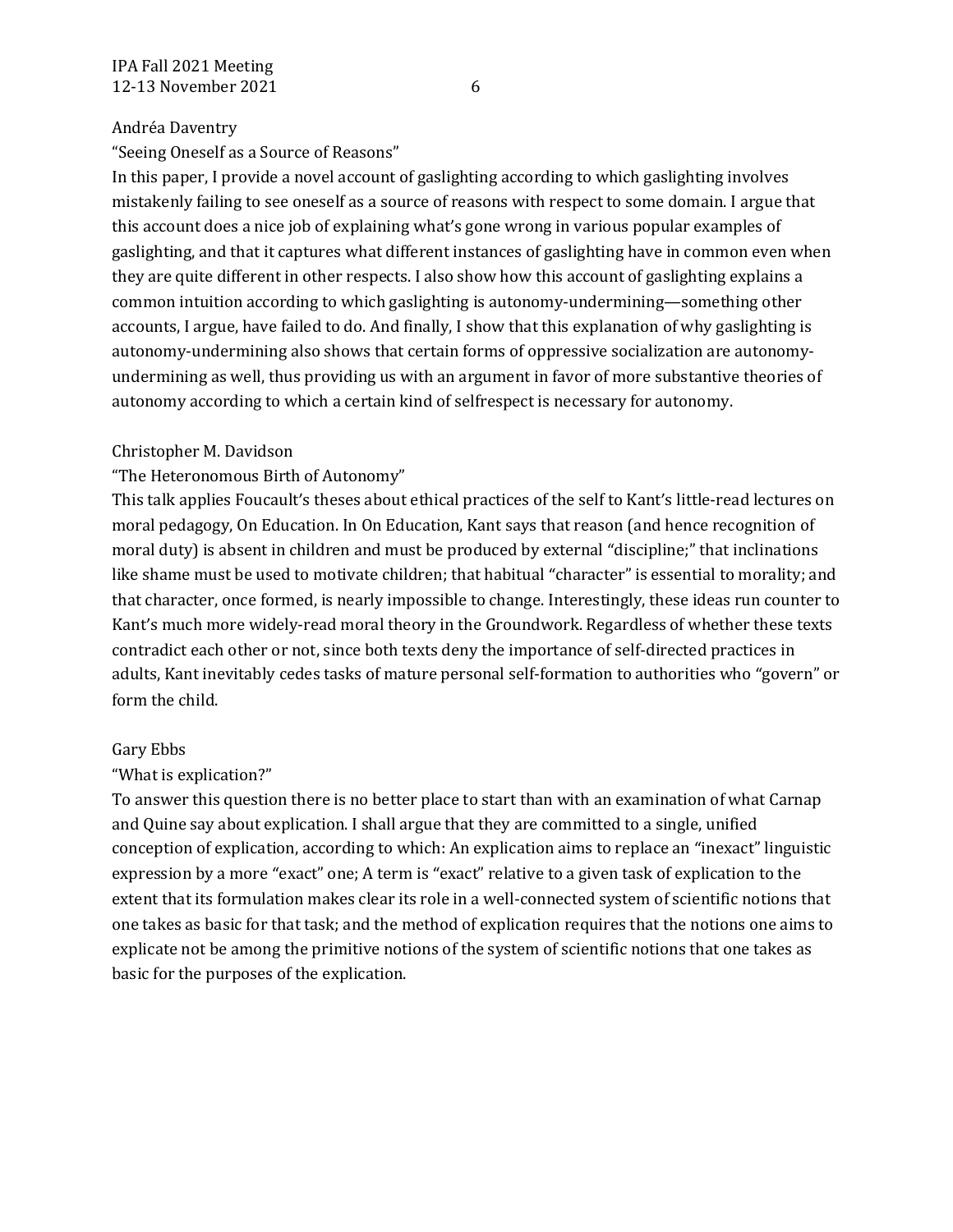## Martina Favaretto

"Affects, Choice and Kant's Incorporation Thesis"

Some think it is Kant's view that affects prevent reflection and choice by forestalling them altogether. According to this reading, affects are immediate causes of action and acting from an affect falls outside the scope of the Incorporation Thesis. In this paper, I argue that we need not think that affects preclude deliberation and choice altogether; rather, they preclude deliberation and choice grounded on reasons for acting. I claim that because acting from an affect is an instance of choosing to act, it falls within the scope of the Incorporation Thesis. I first show what I have in mind when I hold that one can choose to act from an affect without taking that affect to be a reason for acting. Second, I show that choosing to act from an affect, without that choice being grounded on a reason for acting, could still count as acting on a maxim.

## Owain Griffin

# "The Problem of Isomorphic Structures"

In McCarty (2015) an argument is made to undermine the ante-rem structuralist account of mathematics. At the conclusion of his paper McCarty poses the question of whether the same argument 'might not prove just as powerful when directed against the set-theoretic structuralists'. Through this paper I answer the question firstly by developing McCarty's original argument, and then showing that set-theoretic structuralism does not fall victim to the challenge. I therefore conclude that the answer to McCarty's question is negative: set-theoretic structuralism is not effectively undermined.

## Richard Gunderman

# "Educational Tyranny"

To avoid soft tyranny is one of the most urgent challenges facing education today. What seems to reorient us in the direction of efficiency may in fact disorient us entirely. What seems to magnify us to our grandest possible proportions may in fact reduce us to insignificance. A society of free and responsible individuals is only possible when people are educated for freedom and responsibility, and this is precisely what educational tyranny seeks to subvert. To resist strong tyrannies, we need strength. To resist soft ones, we must remain alert and oriented, jealously guarding our moral and political prerogatives against the encroachment of a stupefying expertise. Experts may have something to teach us, but ultimate responsibility for educational decision making must rest not on the top floor of administration buildings but on the ground, with students, teachers, and parents.

# Stanford Howdyshell

# "Static Paradigms"

Psychology is in the midst of a replicability crisis, where many of its studies and findings cannot be replicated. It is caused by a variety of factors, from research practices that increase the risk of false positives and unrepeatable findings to social incentives away from replication and towards taking published results at face value. These factors also lead to another problem, where the publishing of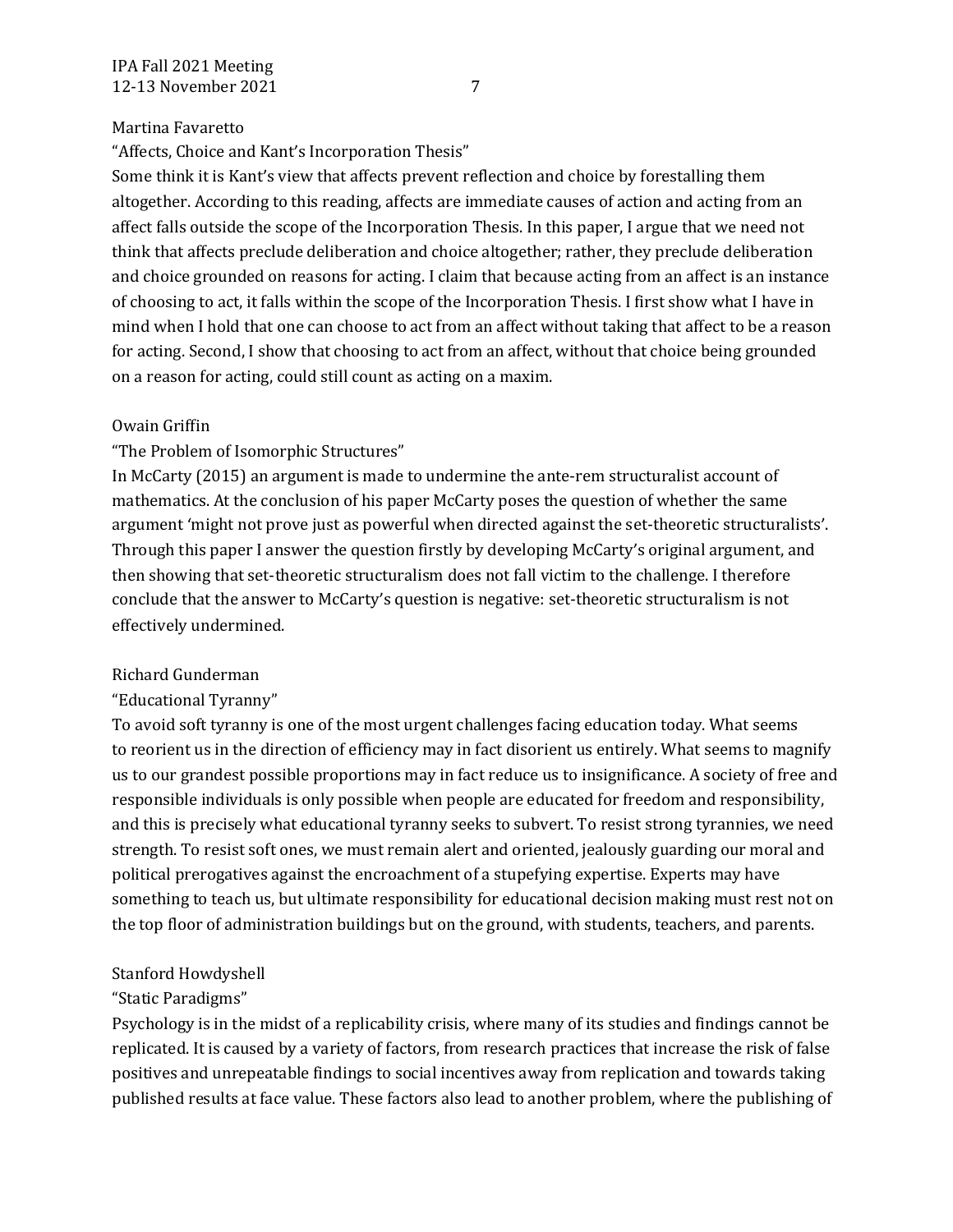false-positives and incentives away from publishing negative findings mean that the current paradigms that underlie psychology are not being challenged. Without these challenges, the flaws in the paradigms are not coming to light, making the advancement of psychology difficult. In this paper, I will explain what replicability crisis is and the factors that have led to it, and then the relationship between a science and the paradigms that it presupposes. I will conclude by showing how they interact to hold up the advancement of psychology.

## Jacob Huls

## "From Absolute Divine Power to Explosion"

I argue that what I call "absolute divine power" entails that all propositions are true (which is called "explosion"). Absolute divine power is the power to do literally anything: make contradictions true, analytic statements false. If God has absolute divine power, then for any absurdity we could think of, God could make it actual. I begin by explaining the traditional reason one might think that absolute divine power would entail explosion (which I dub the "naïve argument"). Then I explain a dialetheic response to the traditional argument involving paraconsistent logics, which are logics in which explosion does not result from the truth of a contradiction. Then I go on to explain my new argument that absolute divine power entails explosion, which I maintain gets around the dialetheic response utilizing paraconsistent logics. I conclude the paper by addressing a variety of potential objections to my argument.

## Emily L. McCarty

"Walter Chatton's Argument for the Necessitation Principle"

The necessitation principle holds that the existence of a truthmaker rules out the falsity of the proposition for which it is a truthmaker and so explains why that proposition is true. Necessitation is a controversial principle of truthmaker theory, yet few truthmaker theorists have attempted an argument for necessitation. In this paper, I examine an argument that medieval philosopher Walter Chatton gives in favor of the necessitation principle. Chatton was a contemporary of William of Ockham, and part of Chatton's argumentative strategy against Ockham's nominalist ontology was the development of a necessitation principle. Little analysis has been done of Chatton's arguments for necessitation in the Lectura, and it is my aim to add to the existing analysis of Chatton's work by examining one of his arguments for necessitation in that text. Such an analysis may be instructive for modern truthmaker theorists as to how to argue for the necessitation principle.

# Calvin Normore and Rega Wood

# "Turning Metaphysics into Logic"

"Turning Metaphysics into Logic: Richard Rufus on Self-Reference" is an essay about an early Metaphysics commentary which focuses on Metaphysics 7.6.1032a5-10, in which Aristotle claims that substances are the same as their `what it is is to be 'or essence. It introduces the medieval distinction between signification and appellation or supposition, as tools for analyzing sentences like `Socrates and what it is to be Socrates are the same 'and `the being of an entity is an entity'. It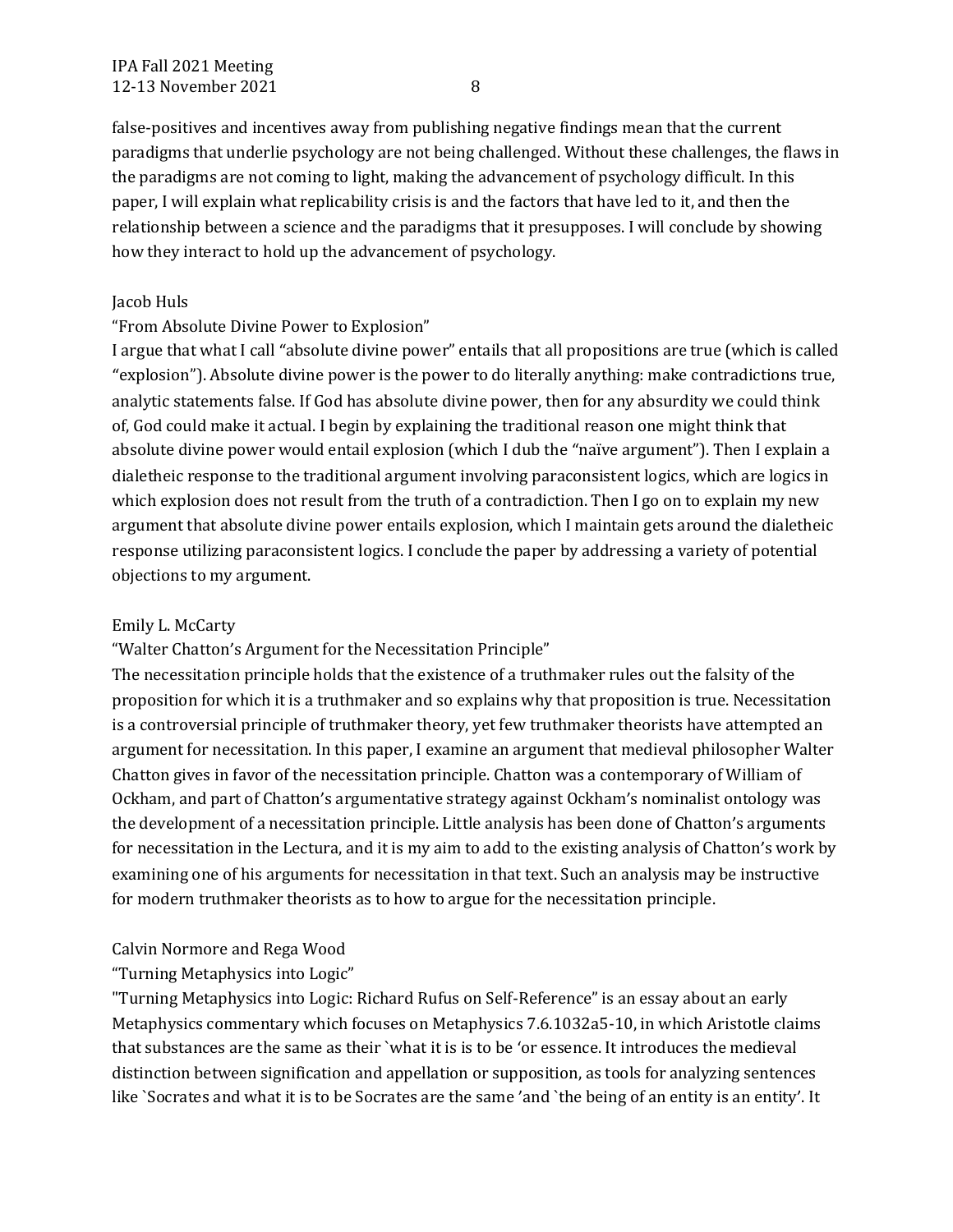offers a suggestion about why this led Rufus to ask a series of questions evaluating various proposals for dealing with paradoxes of self-reference, and it invites its audience to assess that suggestion.

### Michael Olson

### "Kant and the Miracle of Freedom"

This paper argues that from the vantage of Kant's Critical theoretical philosophy, human freedom is miraculous in the sense that both free acts and miracles are events that appear within nature in a way that indicates they are grounded in something outside the natural world. To defend this interpretation, the paper situates Kant's analysis of freedom in the Dialectic of Pure Reason within the context of Christian Wolff's rational cosmology and the debate instigated by its theory of miracles and the controversies instigated by Wolff's effort to harmonize the possibility of supernaturally-grounded events with the causal determination of the world.

#### John Park

### "Pluralism on Positive and Negative Liberty"

Some political philosophers have taken a stand exclusively on either favoring positive or negative liberty. Advocates of negative liberty commonly argue that the freedom government should provide is largely one of non-interference in the lives of its citizens or even nondomination. Some critics have endorsed positive freedom that the liberty government should provide is one of enhancing control over one's life such that one may fulfill one's interests. I espouse a pluralism that contains elements of both positive and negative liberty. By providing my own thought experiments, I give brand new arguments that the freedom government should provide its citizens is actually a mix of positive and negative liberty. Moreover, I draw the novel claim in the political philosophy literature that the concept of freedom lacks necessary and sufficient conditions.

#### Graham Renz

## "A Case Against a Case for the Neo-Aristotelian Thesis"

Hylomorphism is the Aristotelian theory according to which substances are composites of matter and form. Matter conceived as a collection of ordinary things—the bricks and timbers in a house doesn't require much of an existential case. Form, on the other hand, requires such a case be made in its favor. Contemporary hylomorphists have rallied around an argument offered by Kathrin Koslicki which purports to show that substances have forms as proper parts in addition to their material parts. I suggest that hylomorphists should look elsewhere for support for the existence of forms. Koslicki's argument succeeds in establishing the existence of accidental forms only, and so makes room for a hylomorphic theory of accidental unities—things like wise-Socrates—but not a hylomorphic theory of substances. This is due to the fact that Koslicki's argument hinges on cases where hylomorphism simply isn't applicable.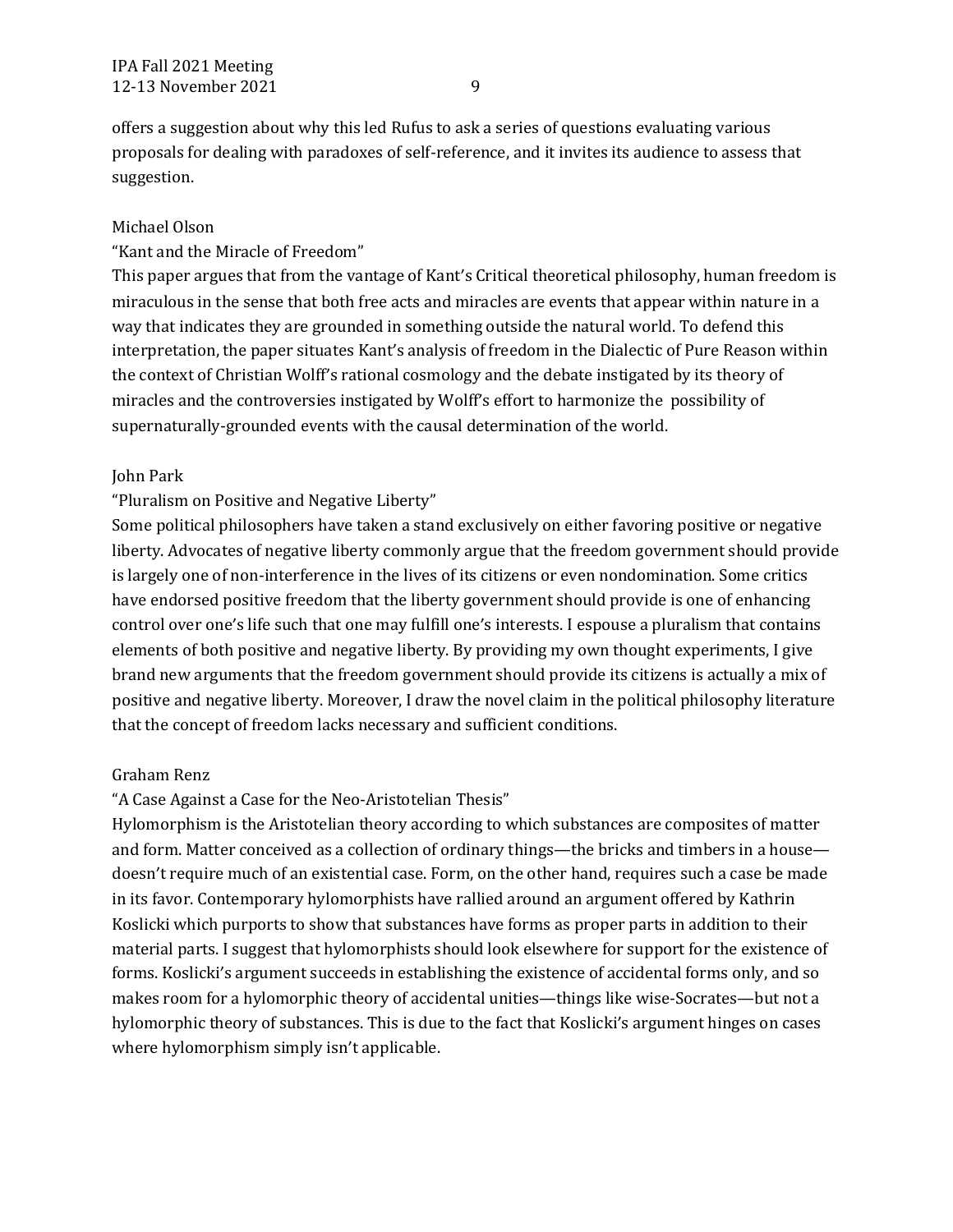## James Schultz

"Utilitarianism, Animal Liberation, and Primitivism"

In this essay I examine the relationship between utilitarianism, animal liberation, and primitivism. I believe this is an area worthy of exploration because while much has been written about utilitarianism and vegetarianism it seems that very little has been written about utilitarianism and primitivism. Yet there seems to be a case for primitivism even if everyone became vegetarians because of the massive amount of harm humans impose on other animals by taking or damaging their habits and killing or injuring them in the process. I argue that while most forms of utilitarianism do not favor primitivism, there might be some forms, like average and negative utilitarianism that do.

## T. R. M. Sharp

"Mere Physicalism and Biological Determinism "

Feminists have long resisted the notion that 'biology is destiny': namely, biological determinism [BD]. Since dicta of that kind have been used for the political and social subjugation of women, feminists take BD to be a particularly problematic doctrine. In historic and contemporary feminist philosophy, a distinction between sex and gender has been proposed in order to refute BD. I aver that even if this distinction succeeds in separating gender from biology, it fails to separate it from other low-level physical facts. I aver that if physicalism is true, then even if gender is not biological, it is still determined by physical facts that could be marshaled for patriarchal oppression of women. Consequently, feminists ought to reassess their allegiance to the thesis of physicalism. Here, I articulate the sex/gender distinction and its use in Feminist philosophy, explain its salience to physicalism, and refute a potential objection thereto.

## Andrew Smith

## "McCarty contra Carnap and Quine"

David Charles McCarty is an intuitionist. He disagrees with those who accept validity of the law of the excluded middle. Or does he? Rudolf Carnap and W.V. Quine believe anyone who appears to disagree with those who accept classical logical laws such as excluded middle do not, perhaps using words with a different meaning than the classical logician's words. McCarty argues this flies in the face of how we understand one another. I propose all three philosophers share common ground in their disagreement about disagreement. They take ordinary interpretive practice as basic—they take our reactions and thoughts about language in ordinary interactions as our primary source of evidence for claims about meaning and understanding. What explains their different conclusions is different epistemological views or applications of ordinary interpretive maxims. I close by suggesting Timothy Williamson's views are similar to McCarty's and indicate how this sheds light on contemporary debates.